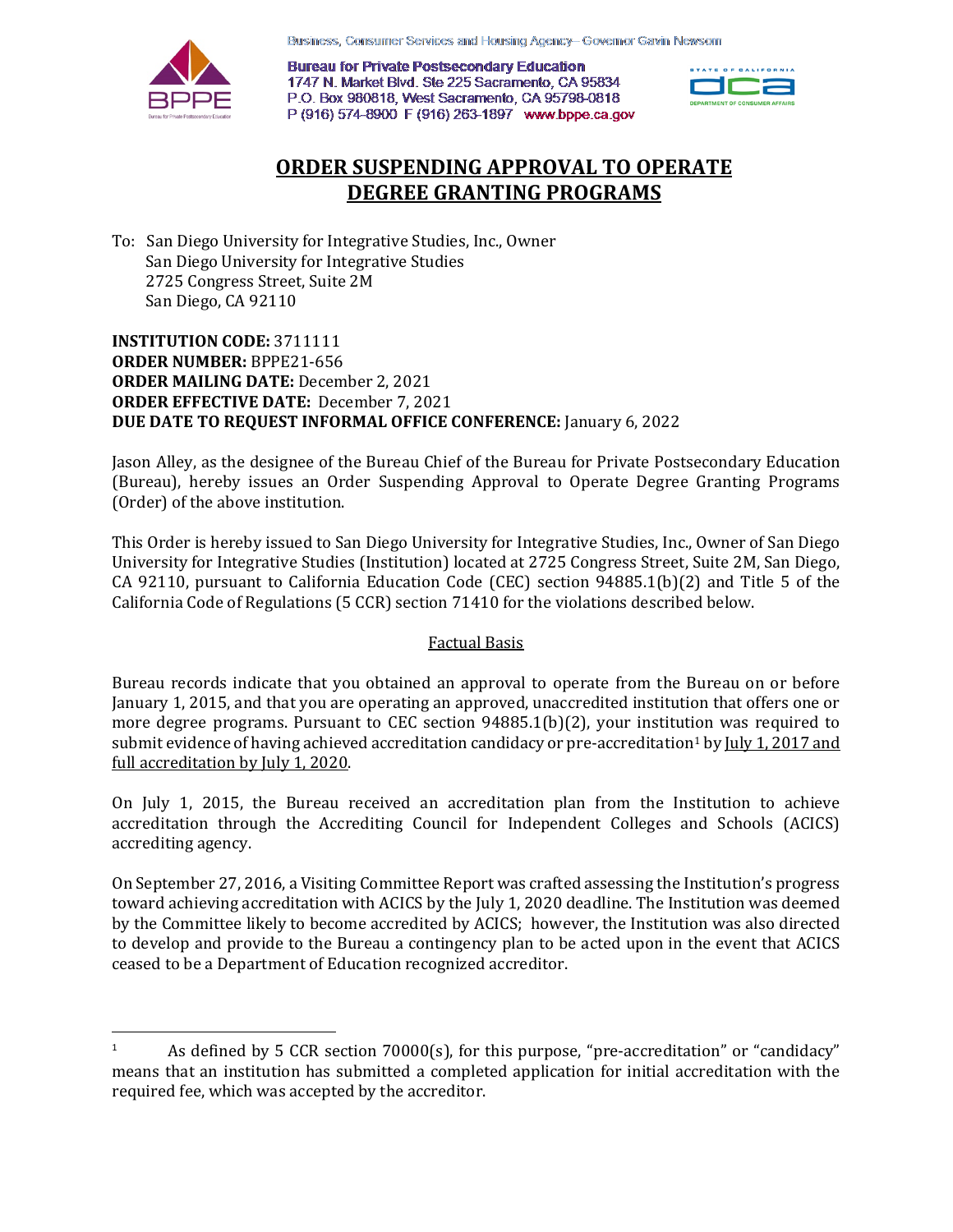of Education denied re-recognition of ACICS, the Bureau requested the Institution select a new accrediting agency and provide an accreditation plan. On March 13, 2017, the Bureau mailed a letter to the Institution acknowledging they had achieved pre-accreditation status with ACICS on February 5, 2016, but as the Secretary of the U.S. Department

 On April 13, 2017, the Bureau received an accreditation plan from the Institution for the Distance accredited before August 2017 and fully accredited by January 2019. Education Accrediting Commission (DEAC). The plan indicated the institution would be pre-

 On January 30, 2019, the Bureau mailed to the Institution a letter requesting an update on the informing the Institution of the opportunity to request an extension by June 1, 2020 in order to meet accreditation progress, outlining the procedure to follow if accreditation is no longer pursued, and the accreditation requirements.

 On February 21, 2019, the Bureau received documentation of having achieved pre-accreditation with DEAC on August 3, 2018.

DEAC on August 3, 2018.<br>On January 22, 2020, the Bureau mailed to the Institution a letter requesting an update on the informing the Institution of the opportunity to request an extension by June 1, 2020 in order to meet accreditation progress, outlining the procedure to follow if accreditation is no longer pursued, and the accreditation requirements.

 Institution had not made any accreditation progress with DEAC. On April 15, 2020, the Bureau received documentation that showed since February 2019 the

On May 31, 2020, the Bureau received an extension request from the Institution to achieve accreditation with DEAC.

 accreditation with DEAC on or before January 1, 2021 was granted. On June 22, 2020, the Bureau informed the Institution that a 6-month extension to achieve

 On December 14, 2020, the Bureau received an extension request from the Institution to achieve accreditation with DEAC.

 accreditation with DEAC on or before July 1, 2021 was granted. On December 28, 2020, the Bureau informed the Institution that a 6-month extension to achieve

On May 28, 2021, the Bureau received an extension request from the Institution to achieve accreditation with DEAC.

 would be submitted on July 20, 2021. In addition, the Institution provided documentation from DEAC stating that the proposed aggressive timeline to achieve accreditation might be achieved. On July 9, 2021, the Bureau received documentation in support of the May 28, 2021 request for extension. The Institution provided a revised timeline showing a final initial application to DEAC

 On July 13, 2021, the Bureau informed the Institution that a 4-month extension to provide documentation confirming that Institution's July 2021 application to DEAC and fee have been accepted on or before November 1, 2021.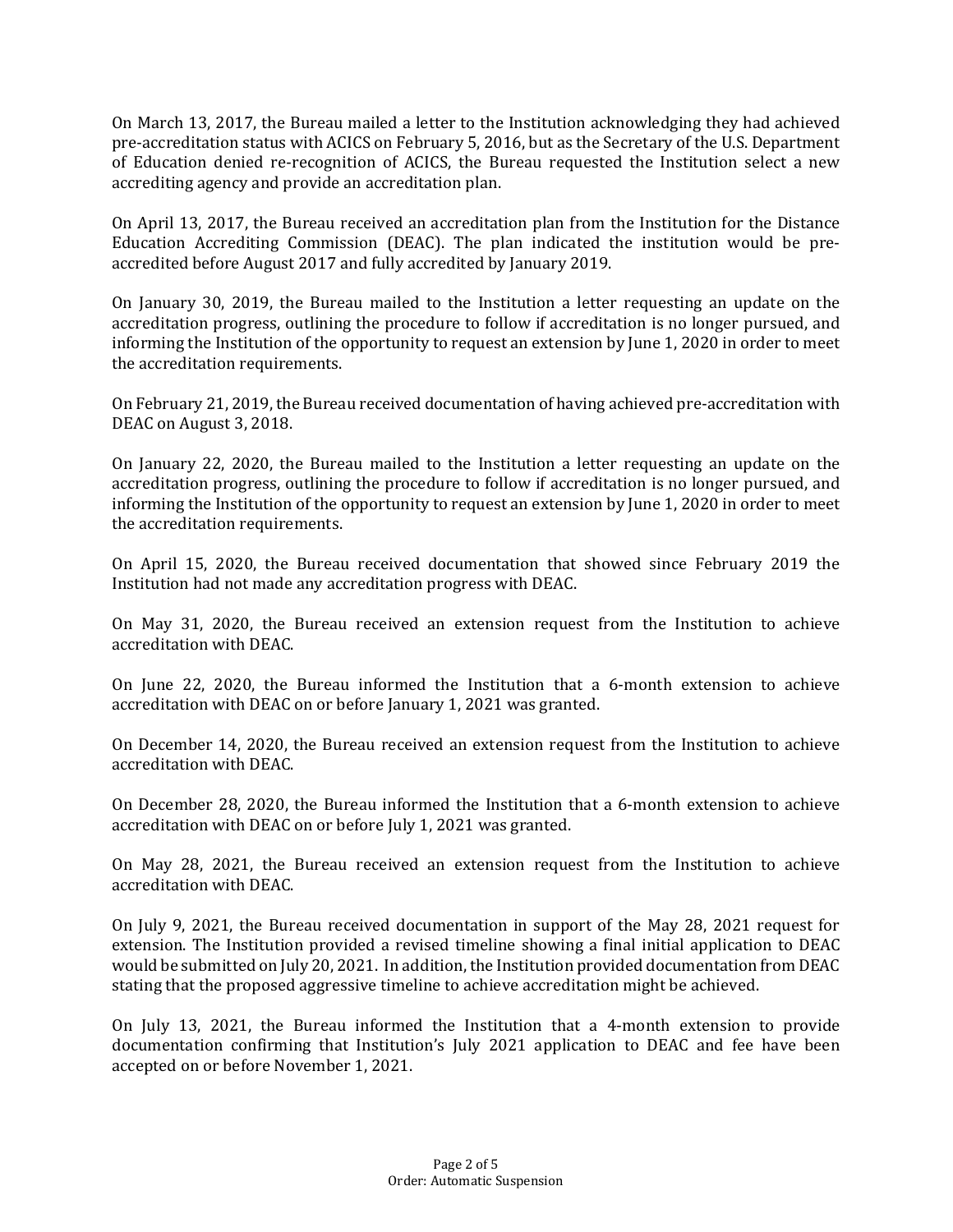request from the Institution to achieve accreditation with DEAC. Between November 1, 2021 and November 3, 2021, the Bureau received a two-part extension

 denied, as the request did not provide the following: an amended accreditation plan adequately from an accrediting agency demonstrating that the Institution's likely ability to meet the requirements of CEC section 94885.1. On November 17, 2021, the Bureau notified the Institution that their request for extension was identifying why accreditation outlined in the original plan was not achieved, evidence to demonstrate that the institution had made strong progress toward achieving accreditation and documentation

 extension that had been granted. The Institution, therefore, did not achieve accreditation by November 1, 2021, following the 4-month

### **ORDER**

 In accordance with the provisions of CEC section 94885.1(b)(2) and 5 CCR sections 71410 and 74250, the Bureau hereby orders the following:

 The approval to operate, issued to San Diego University for Integrative Studies, is automatically suspended as to all of the institution's degree programs. The Bureau will not lift the suspension until to the Bureau of having achieved accreditation. the Institution complies with the requirements of CEC section 94885.1(b)(2) by submitting evidence

- 1. You must immediately **cease enrolling new students** in all of your degree programs.
- 2. Within 30 days of the effective date of this Order, you must submit a **degree program closure plan** to the Bureau with all of the following:
	- a. The date the institution stopped enrolling new students in the degree program(s).
	- b. A list of contact information for all students currently enrolled in each degree program.
	- c. A **teach-out plan** with information on the arrangements you have made for students to complete their educational programs at another institution. **The institution shall not teach-out its own students**. The teach-out plan must: (1) provide the name and location of the institution(s) providing the teach-out; (2) include a plan for the disposition of student records per CEC section 94927.5; (3) be compliant with the refund provisions of CEC section 94927; and (4) include a copy of the notification to be provided to students identified in item # 4 below.
- 3. The institution must notify, in writing, all currently enrolled students within five (5) business days of the effective date of this Order of the following:
	- a. That the institution has received a notice of suspension from the Bureau and may no longer offer degree programs.
	- b. The teach-out plan, which shall provide, at minimum, the following information: (1) the name and location of the institution(s) that is providing the teach-out, (2) the date upon which instruction at the teach-out institution(s) will begin, (3) how and when payments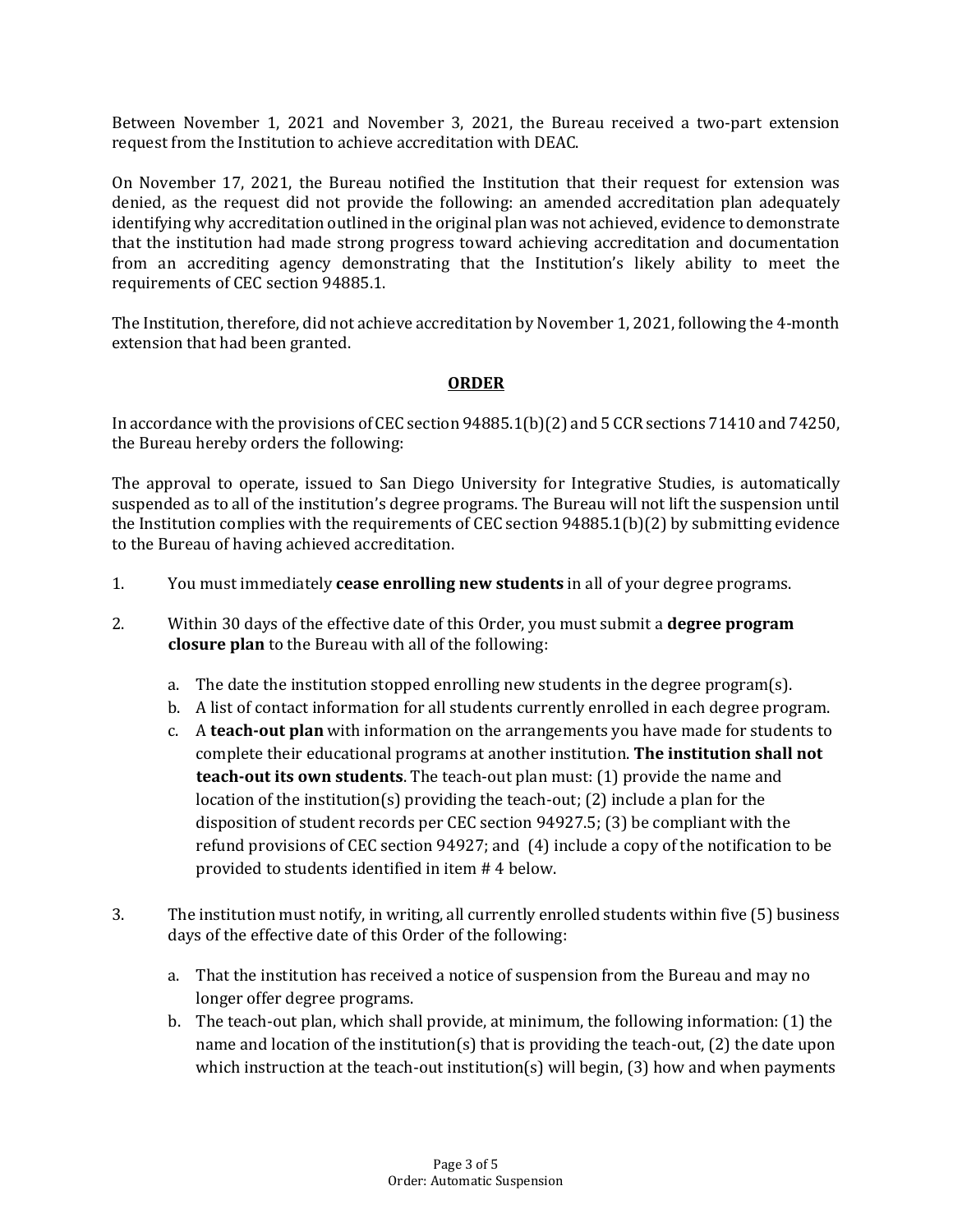will be made to the new institution and any relevant financial information, and (4) a contact person at the new institution(s).

- c. That the student has a right to choose not to participate in the teach-out, and instead seek a refund for any classes the student is currently enrolled in or has not yet completed.
- 4. Any student may seek a refund from the institution rather than participate in a proposed teach-out program. The school must provide refunds within 45 days of the request by a student.
- student. 5. Failure of any institution to comply with the requirements of this section will be considered a violation and subject to action by the Bureau.

## **APPEAL OF ORDER**

 You may request an appeal of this Order before the Director of the Department of Consumer Affairs, or his or her designee. (5 CCR section 71410.)

Because this suspension is automatic per CEC section 94885.1(e), the institution shall not operate its degree programs during any appeal.

If you wish to appeal this Order, you must do so within <u>30 days</u> from the effective date of the Order.  *Unless you sign a written request for an appeal and deliver it to the Bureau within 30 days from the effective date of the Order, you will be deemed to have waived your right to appeal this matter to the Department of Consumer Affairs.* 

 Upon timely receipt of your request for an appeal, an informal office conference will be arranged office conference by telephone. within 30 days, or as extended at your request or by the Bureau for good cause. Upon request and approval, the person approved to operate the institution or representative may participate in the

Please submit your request to:

 Bureau for Private Postsecondary Education Attn: Cheryl Lardizabal, Discipline Analyst 1747 N. Market Blvd., Ste. 225 Sacramento, CA 95834

 Failure by an institution to comply with the Order above may result in further enforcement action. The Bureau will promptly take all appropriate action to enforce this Order.